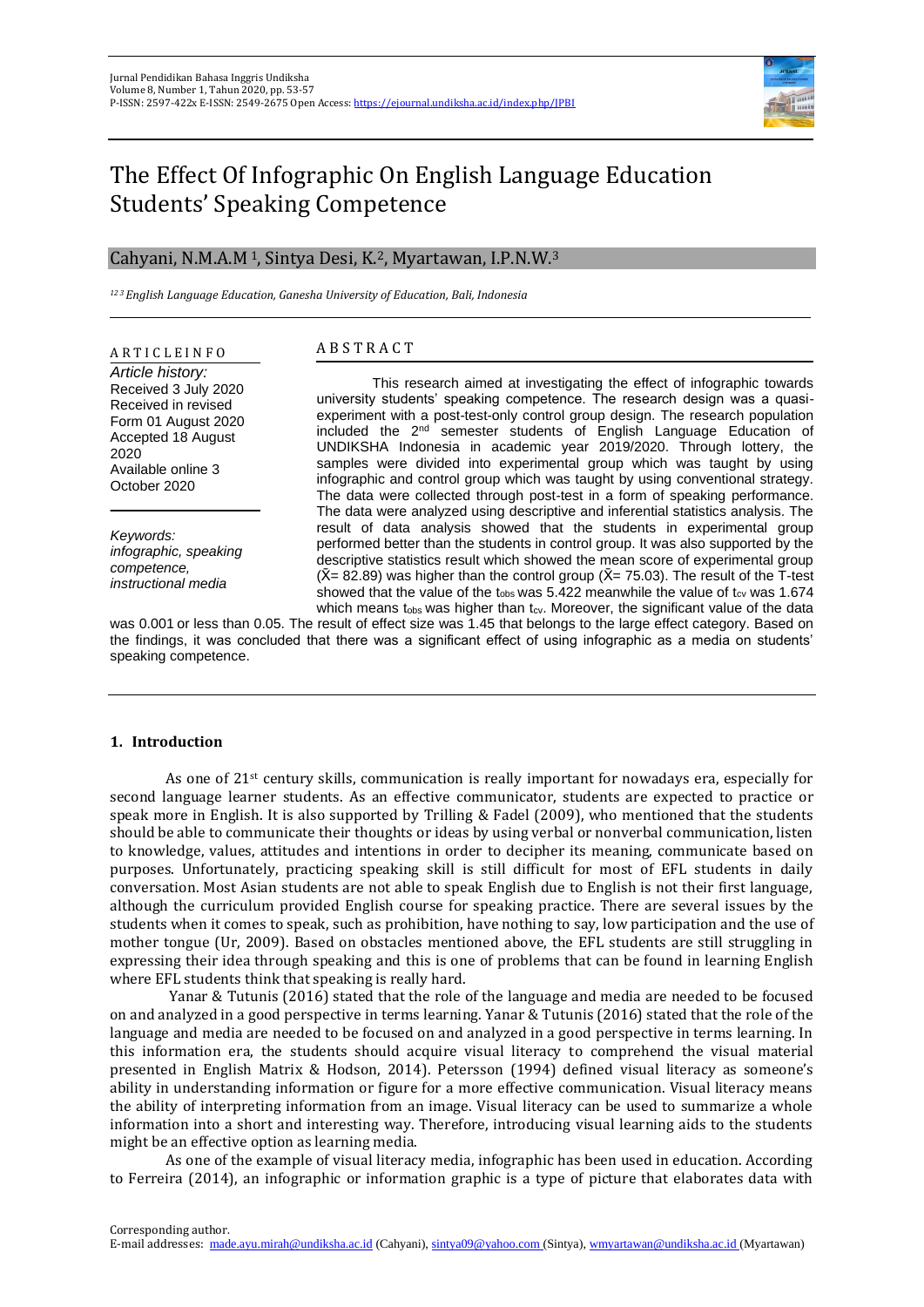design which can help individuals and organizations concisely communicate messages to their audience. Mohd Noh et al. (2014) stated that the higher learning institutions should implement infographic in the learning process. Infographic is a part of visual literacy media that can be an alternative for students to encourage their literacy interest. Mubarok & Asri (2020)conducted an experiment about testing out how the infographic affect students' skill in summary writing. The result showed that the students taught using infographic have higher score rather than students taught without infographic. Based on the college students, Bicen & Beheshti (2017) mentioned that their research showed the students gave positive responses through the implementation of infographic in the learning process. Based on these previous research, it can be concluded that the infographic is really helpful to be used as a media for the students.

Based on the previous studies mentioned above, the researcher intended to investigate the effect of infographic on English Language Education (ELE) students' speaking competence. The researcher was interested to conduct an experiment about infographic as a media that is rarely used in speaking course especially in English Language Education.

#### **2. Methods**

This study used a quasi-experimental research with a post-test only control group design. This research aimed at find the significance difference on students' speaking competence of students that will be taught by using infographic and students who will be taught without implementing infographic. According to Gay et al. (2012) post-test only control group design is similar with pre-test and post-test, yet there only a post-test in post-test only control group design. There will be two groups in this research; experimental group and control group. Experimental group will receive the treatment and control group will not. The treatment of this experiment will be given for 6 times. At the end of period time, both group will be given same post test. The illustration of the research design is presented below.

**Table 1.** Research Design

| <b>Types of Group</b>   | <b>Treatment</b> | Post-test |  |
|-------------------------|------------------|-----------|--|
| Experimental Group (EG) |                  |           |  |
| Control Group (CG)      |                  |           |  |

According to Creswell (2012) a population is defined as a group of individuals who have the same characteristics. The population of this study are the second semester students in English Language Education of Ganesha University of Education. The sample were from 2 classes of second semester which consist of 28 students each class. In order to analyze the homogeneity and normality of sample, the researcher used SPPS 24.0 to make sure both groups were homogenous and distributed normally. The instrument used in this research were post-test (speaking test) and scoring rubric (adapted from Burns (1998)). Also, the researcher conducted content and reliability validity on the speaking rubric to make sure the rubric was valid and reliable. The data were analyzed through descriptive and inferential statistics analysis, and effect size calculation.

#### **3. Result and Discussion**

The post-test results of this research were analyzed quantitatively by using descriptive and inferential statistic, and effect size calculation to know whether or not infographic gives significant effect towards the second semester students' speaking competence in English Language Education, Ganesha University of Education.

| Group        | Mean  | Standard Median Mode Max Min<br>Deviation Median Mode Score Score |    |    |    |     | Range | <b>Variance</b> |
|--------------|-------|-------------------------------------------------------------------|----|----|----|-----|-------|-----------------|
| Experimental | 82.89 | 5.78                                                              | 83 | 80 | 93 | 70. |       | 33.5            |
| Control      | 75.03 | 5.02                                                              | 75 | 75 | 87 | 65  |       | 25.29           |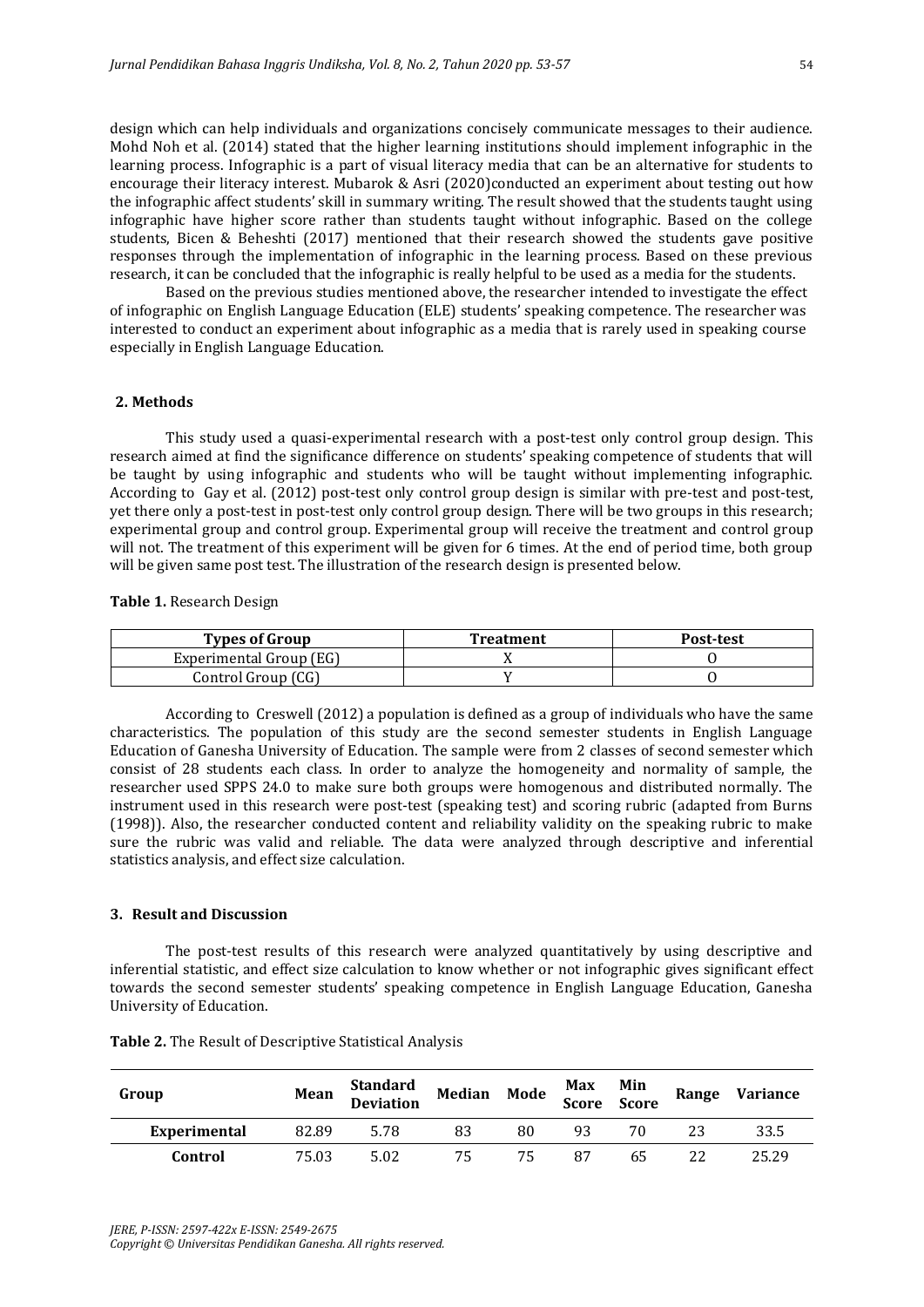From the data above, the score of the students' speaking competence in experimental group and the control group show significant difference, in which the experimental group score was (mean = 82.89, variance = 33.5, std. deviation = 5.78) and the score of the control group was (mean = 75.03, variance = 25.29, std. deviation = 5.02). It can be concluded that the experimental group which was the group taught using infographic achieved higher score than the control group which was taught using conventional method or without using infographic.

Normality and homogeneity tests were conducted after the treatment based on the students' post-test score in order to make sure both groups were homogenous and distributed normally and the result showed these groups were homogenous and distributed normally. The result of normality and homogeneity were presented in the table below.

**Table 3.** Normality Test Result Kolmogorov-Smirnov<sup>b</sup>

|       |             | <b>Statisti</b> |    |      |         |
|-------|-------------|-----------------|----|------|---------|
|       | Group       | c               | df | Sig. |         |
| Score | Control     | $,146$ 28       |    |      | ,133    |
|       | Experimenta | ,133 28         |    |      | $,200*$ |

# Table 4. Homogeneity Test Result Test of Homogeneit

|       |                     | Levene        |       |      |      |
|-------|---------------------|---------------|-------|------|------|
|       |                     | Statistic df1 | df2   | Sig. |      |
| Score | Based on Mean       | 1,953         | 54    |      | ,168 |
|       | Based on Median     | 1,946         | 54    |      | ,169 |
|       | Based on Median and |               | 53,32 |      |      |
|       | with adjusted df    | 1,946         | 2     |      | ,169 |
|       | Based on trimmed    |               |       |      |      |
|       | mean                | 1,924         | 54    |      | ,171 |

After conducting the normality and homogeneity test, an independent t-test was used to measure the significant difference on students' speaking competence between students taught using infograpic and students taught without using infograpic in English Language Education Department. The t-test was conducted using *SPSS* program.

**Table 5.** The Result of Independent t-test Independent Samples Test

|       | <b>Levene's Test for</b><br><b>Equality of Variances</b> | t-test for Equality of Means |    |                        |      |                                     |         |                                                       |  |
|-------|----------------------------------------------------------|------------------------------|----|------------------------|------|-------------------------------------|---------|-------------------------------------------------------|--|
| F     | Sig.                                                     |                              | df | Sig.<br>(2-<br>tailed) | Mean | Std. Error<br>Difference Difference | Lower   | 95% Confidence Interval of the<br>Difference<br>Upper |  |
| Score | Equal<br>variances 1,953 ,168 5,422<br>assumed           |                              |    |                        | 54   | .000                                | 7.85714 | 1.44916                                               |  |
|       |                                                          |                              |    | 4.95046                |      |                                     |         | 10,76383                                              |  |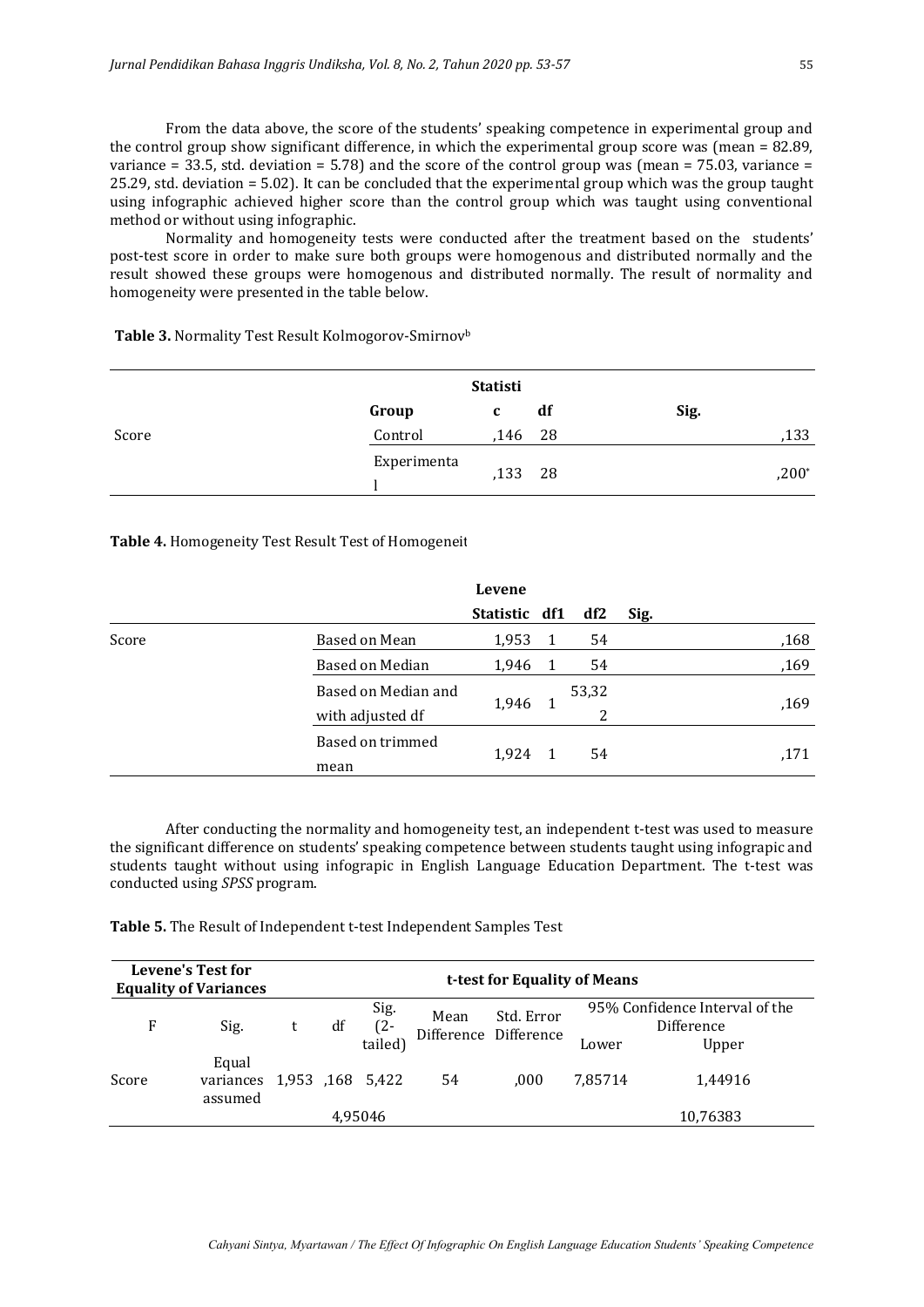The result shows that t observed was 5.422 which was higher than t critical value which is 1.674 (df = 54,  $\alpha$  = 0.05). Furthermore, the significant two-tailed also reveals that the significant two-tailed value was lower than 0.05 in the equal variances assumed. Based on those results, null hypothesis  $(H<sub>0</sub>)$  was rejected and the alternative hypothesis  $(H_a)$  was accepted. This revealed that there is a significant difference on students' speaking competence between students taught using infographic and students taught without using infographic in English Language Education Department. The other result was the effect size calculation which was conducted in order to check the influence of independent variable to the dependent variable to know how the treatment works. The calculation was done by using effect size calculator. The category of effect size presented in the table below.

**Table 6.** Effect Size Category

| <b>Effect Size (d)</b> | Level  |
|------------------------|--------|
| $0.20 \le d \le 0.50$  | Small  |
| $0.50 \le d \le 0.80$  | Medium |
| $d \geq 0.80$          | Large  |

|                                                                                                                                                                                      | Group 1 | Group 2 |  |
|--------------------------------------------------------------------------------------------------------------------------------------------------------------------------------------|---------|---------|--|
| 82.89<br>75.03<br>Mean ( <i>M</i> ):<br>Mean ( <i>M</i> ):<br>5.78<br>5.02<br>Standard deviation (s):<br>Standard deviation (s):<br>28<br>28<br>Sample size (n):<br>Sample size (n): |         |         |  |

# Cohen's  $d = (75.03 - 82.89)/5.413354 = 1.451965.$

#### **Figure 1.** Effect Size Calculation Result

Based on the result from *Cohen's* d calculation, it shows that the effect size was 1.45. This revealed that there was a large effect on the use of infographic on students' speaking competence in English Language Education Department since the scale from *Cohen's* shows d ≥ 0.80 is categorized as having a large effect size.

According to the result of descriptive and inferential statistics analysis, hypothesis testing, and effect size calculation, the results showed that the students in experimental group performed better than the students in control group. As the researcher conducted the experiment, the researcher also observed students' behavior and response while doing the treatment. Based on the researcher's observation, the students were really excited when the researcher explained about the infographic and its elements. After the explanation, the next session was practicing on designing an infographic by the students with a topic of introducing a favorite person or idol. On the first time they spoke with using infographic, some of the students were not used yet with using infographic so they tried to memorize then continuing their presentation instead of looking at the infographic. Most of the students were really helped by the use of infographic especially for students who could not remember their speech or material. Once the experimental students forgot about what to say, they had the infographic with them. So, this observation result supported the descriptive and inferential analysis result.

Finally, it can be inferred that infographic proven effective for improving students' speaking competence. It was also supported by the alternative hypothesis which was accepted and there was significant effect towards students' speaking competence of the 2nd semester in English Language Education UNDIKSHA in academic year 2019/2020.

#### **4. Conclusion**

Based on the result of the findings and discussion of the data analysis from, it showed that infographic gave significant effect towards students' speaking competence on the  $2<sup>nd</sup>$  semester of English